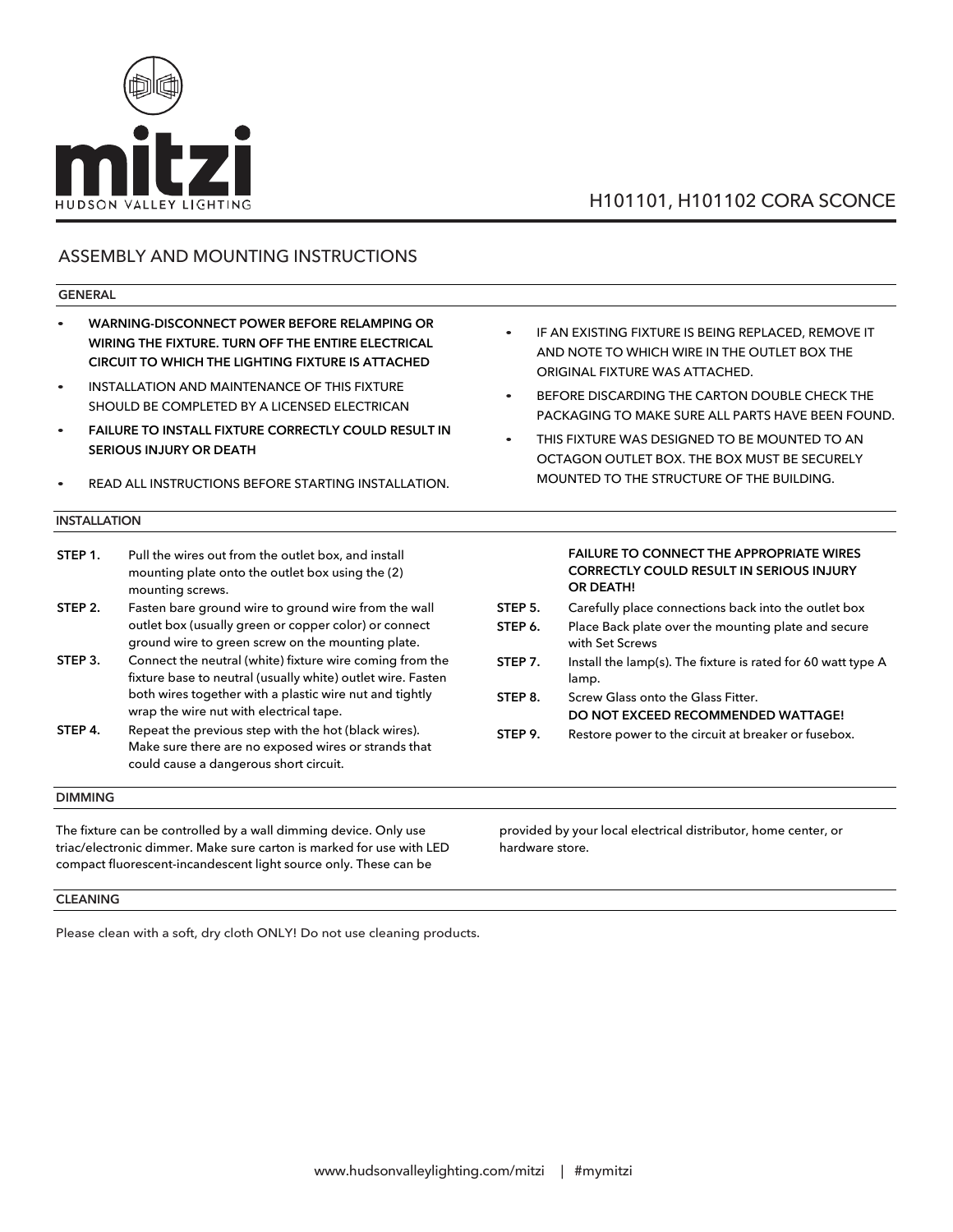

### **ASSEMBLYAND MOUNTINGDIAGRAM**



**WIRE NUT/TAPINGDIAGRAM**

ELECTRICAL TAPE APPROVED FASTNER (WIRE NUT)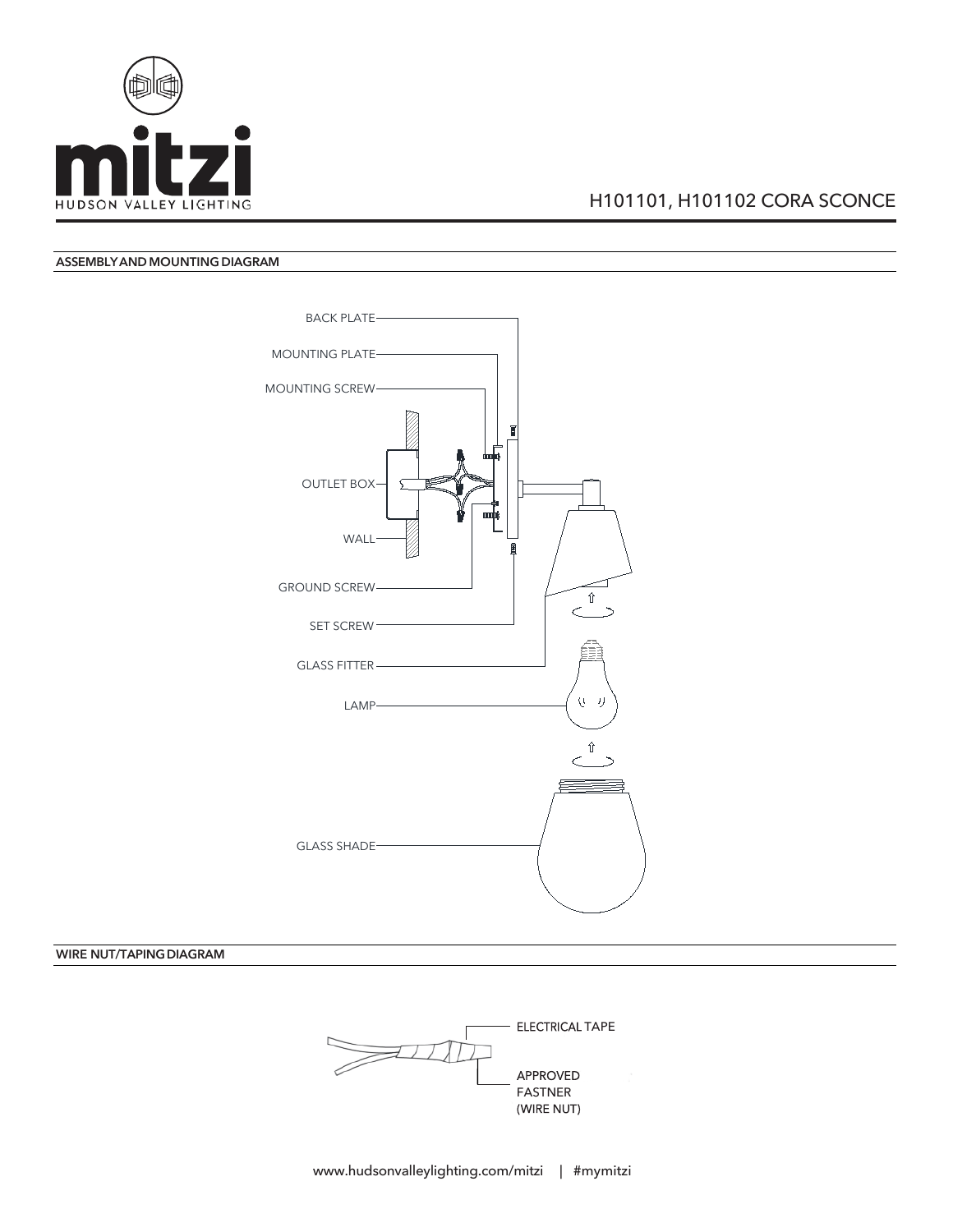

### NOTICE D'ASSEMBLAGE ET DE MONTAGE

### **GENERALITÉ**

- **AVERTISSEMENT - DÉBRANCHER LE COURANT AVANT DE REMPLACER UNE AMPOULE OU DE RELIER LE DISPOSITIF AU COURANT. COUPER INTÉGRALEMENT LE CIRCUIT ÉLÉCTRIQUE AUQUEL LE DISPOSITIF EST RELIÉ**.
- L'INSTALLATION ET L'ENTRETIEN DE CE DISPOSITIF DOIVENT ÊTRE REALISÉS PAR UN ÉLECTRICIEN AGRÉÉ.
- **UNE INSTALLATION INCORRECTE DE L'APPAREIL PEUT ENTRAINER DES BLESSURES GRAVES OU LA MORT**.
- VEUILLER LIRE TOUTE LA NOTICE AVANT DE PROCEDER À L'INSTALLATION. •

#### **INSTALLATION**

- PAS 1. Retirer les fils de la boîte de dérivation et installer la plaque de montage sur la boîte de dérivation au moyen des (2) vis de **STEP 2.** Fasten bare ground wire to ground wire from the wall wire from the wall wire from the wall wire from the wall wire from the wall wire from the wall wire from the wall wire from the wall wire from the wall wire fr Fixer le fil de terre dénudé au fil de terre de la boîte de dérivation à la paroi (généralement de couleur verte ou cuivre) ou relier le fil de terre à la vis verte sur la plaque de montage. Relier le fil neutre (blanc) venant de la base du dispositif au fil neutre (généralement blanc) de la boîte de dérivation. Relier les deux fils entre eux à l'aide d'un serre-câble en plastique et envelopper le serre-câble de ruban isolant bien serré.<br>Décembre PAS 1. PAS 2. PAS 3. montage.
- Répéter le pas précédent avec les fils de phase (noirs). S'assurer qu'il n'y a pas de fils exposés ou de brins<br>. PAS 4.
- qui pourraient causer un dangereux court-circuit.

### **RÈGLAGE D'INTENSITÉ**

Le dispositif peut être contrôlé par un variateur de lumière de paroi. N'utiliser qu'un variateur de lumière triad/électronique. S'assurer que l'emballage porte la mention précisant de n'utiliser le dispositif qu'avec une source lumineuse LED compact fluorescente• EN CAS DE REMPLACEMENT D'UN APPAREIL EXISTANT RETIRER • EN CAS DE REMPLACEMENT D'UN APPAREIL EXISTANT RETIRER CELUI-CI ET NOTER À QUELS CÂBLES DE LA BOITE DE DÉRIVATION LE DISPOSITIF LE DISPOSITIF ORIGINAL ÉTAIT RELIÉ. ORIGINAL ÉTAIT RELIÉ.

- AVANT DE JETER LA BOÎTE D'EMBALLAGE, CONTRÔLER AVANT DE JETER LA BOÎTE D'EMBALLAGE, CONTRÔLER L'EMBALLAGE POUR S'ASSURER QUE TOUTES LES PIÈCES ONT ÉTÉ TROUVÉES.
- **CE DISPOSITIF A ÉTÉ CONÇU POUR ÊTRE MONTÉ SUR UNE** FIXÉE DE MANIÈRE SÛRE À LA STRUCTURE DE L'IMMEUBLE.<br>. BOÎTE DE DÉRIVATION OCTOGONALE. LA BOÎTE DOIT ÊTRE •
- UNE CONNEXION INCORRECTE OU DES FILS <sup>!</sup> **INAPPROPRIÉS PEUT ENTRAÎNER DE GRAVES STEP 6. BLESSURES OU LA MORT!**
- Remettre soigneusement les connexions dans la boîte **STEP 7.** Install the dérivation. PAS 5.
- Disposer la plaque arrière sur la plaque de montage et la fixer à l'aide du jeu de vis de montage. PAS 6
- Installer la ou les ampoules. Le dispositif est prévu pour des ampoules de 60 watt de type A.<br>Pos PAS 7. PAS 8.
- PAS 9. Visser le verre dans son logement. **NE PAS DÉPASSER LE WATTAGE RECOMMANDÉ!** Rebrancher le courant au disjoncteur ou à la boîte à
- fusibles.

incadescente. Celle-ci peuvent être fournies par votre distributeur de matériel électrique local, par un centre de bricolage ou par une quincaillerie.

#### **NETTOYAGE**

A nettoyer UNIQUEMENT avec un chiffon doux et sec! Ne pas utiliser de produits de nettoyage.